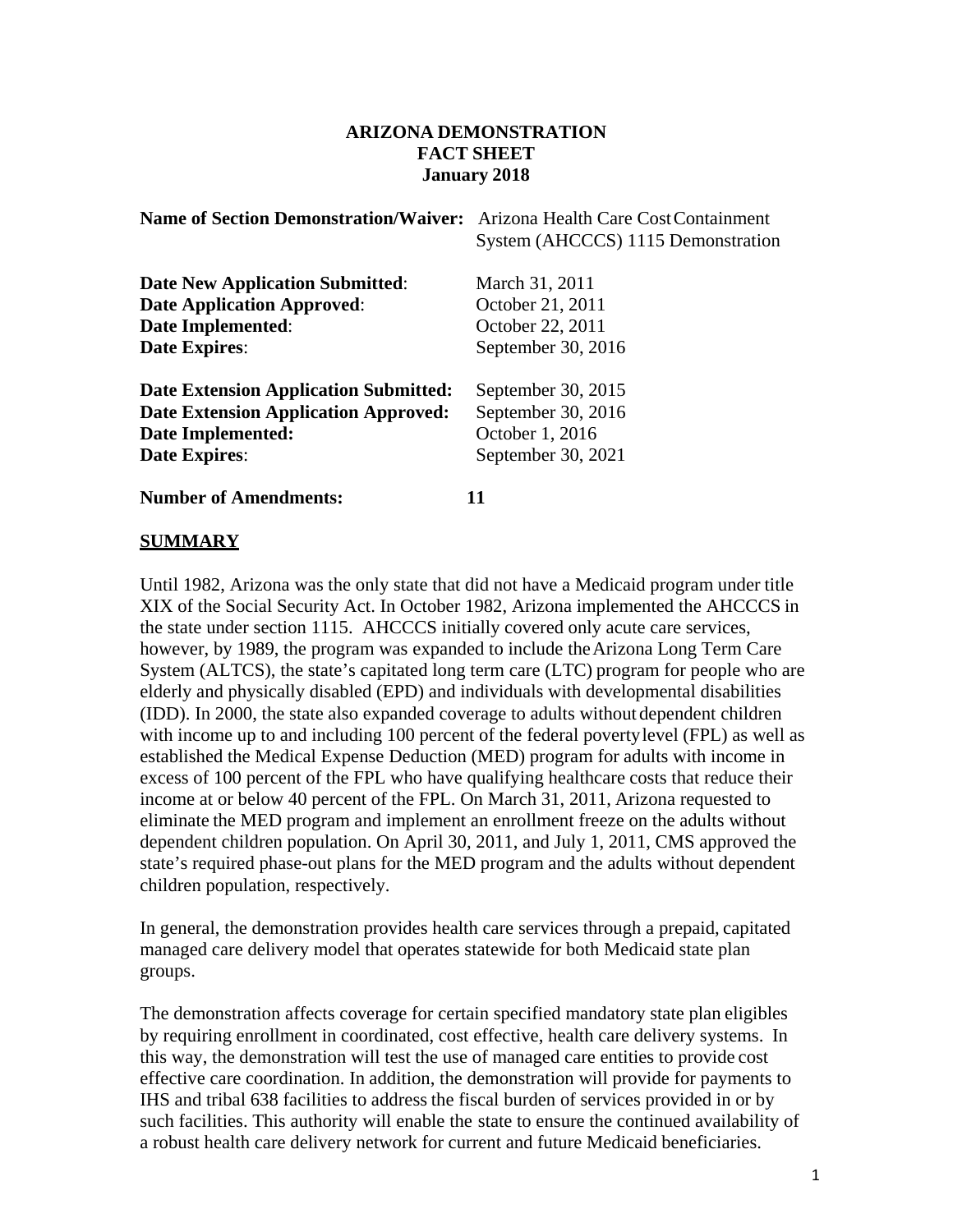On September 30, 2016, CMS approved an extension to the demonstration. The extension provided the authority for the continuation of the state's Medicaid managed care delivery system for mandatory and optional Medicaid state plan populations and physical and behavioral health integration through regional behavioral health authority (RBHA) and children's rehabilitative services (CRS) plans. CMS also authorized the state to provide adult dental benefits to Arizona Long Term Care Services (ALTCS) beneficiaries up to \$1,000 annually, per person. CMS also approved a new beneficiary engagement initiative, AHCCCS Choice Accountability Responsibility Engagement (CARE), which affects the new adult group population with incomes above 100 percent up to and including 133 percent of the FPL. Under this initiative, the state will link Medicaid benefits to an AHCCCS CARE program that will test the use of incentives to build health literacy, achieve identified health targets and encourage appropriate care.

Under the state's AHCCCS CARE program, the state may require that Medicaid beneficiaries pay monthly contributions in amounts not more than two percent of household income and utilization-based copayment-like charges on a limited set of services, subject to Medicaid's aggregate cap of five percent of household income.

The state's AHCCCS CARE program also includes "Healthy Arizona," a healthy behaviors component to incentivize beneficiaries to engage in managing preventive healthcare and chronic illnesses. Individuals who meet a healthy behaviors target will qualify for elimination of their monthly contribution for six months as well as have access to incentive payments from their AHCCCS CARE account. CMS and the state will develop an evaluation design that will evaluate the effectiveness of these changes on the impacted Medicaid population.

Participation in AHCCCS CARE is voluntary for individuals with incomes up to and including 100 percent of the FPL, individuals with serious mental illness, individuals who are considered medically frail and American Indians and Alaska natives.

In addition, outside this demonstration, the state aims to encourage employment through referrals to a new state-only work search and job training program called AHCCCS Works. This program, which will help connect beneficiaries to employment supports, is available for AHCCCS CARE beneficiaries who choose to participate. Health coverage provided by the Medicaid program and this demonstration will not be affected by this state initiative.

Other changes made to the demonstration as part of the extension include:

- The authorities that restrict individuals from disenrolling from managed care without cause have been time limited to align with the new managed care regulations. Beginning October 1, 2017, beneficiaries will be allowed 90 days to change managed care plans without cause.
- The expenditure authorities have been updated to reflect continuation of the phaseout of the safety net care pool (SNCP) for Phoenix Children's Hospital. Currently the state is allowed to claim up to \$110,000,000 total computable through the end of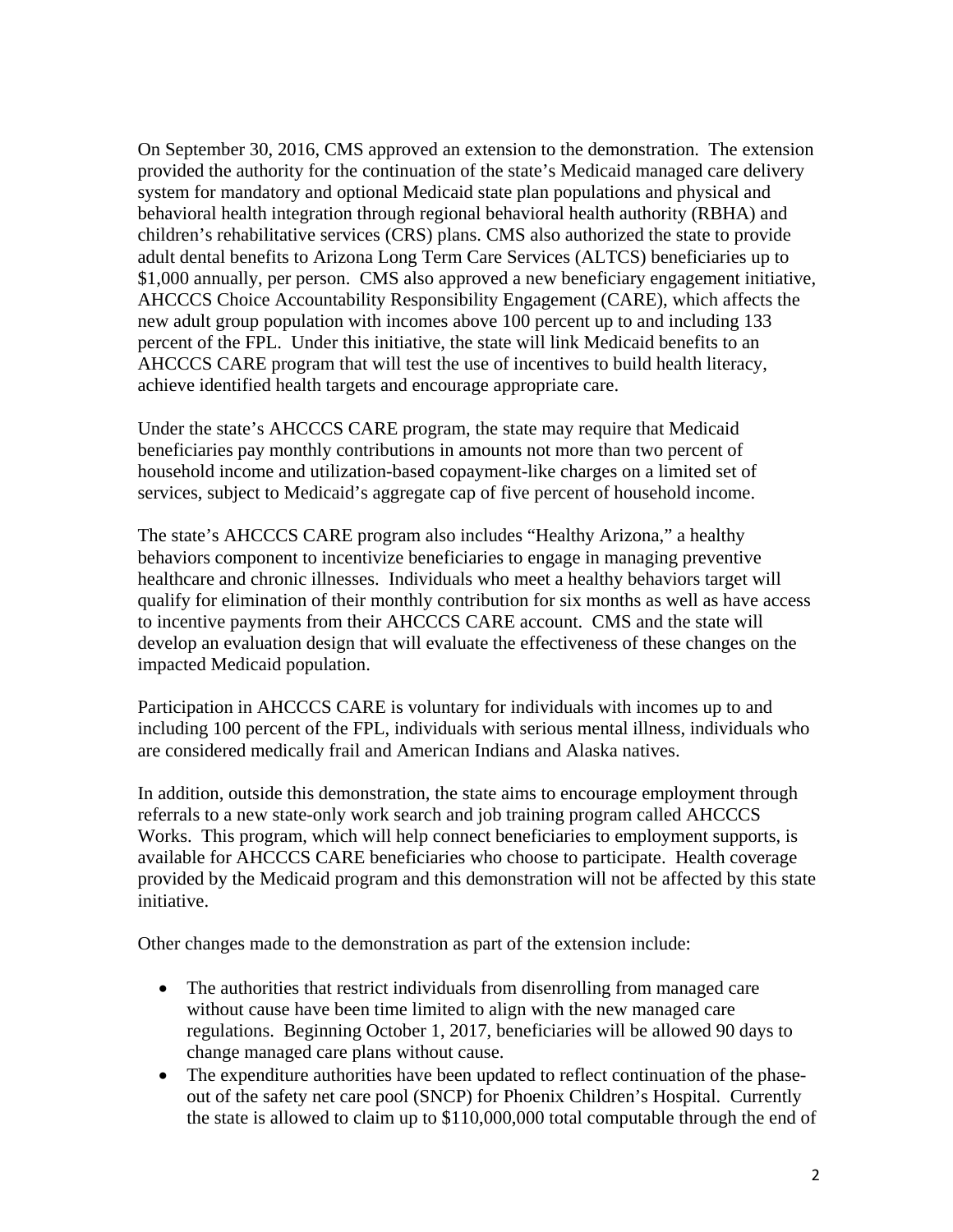calendar year 2016. For calendar year 2017, the state is allowed to claim up to \$90,000,000 total computable before a complete phase out of the SNCP.

- The waiver of retroactive eligibility under section  $1902(a)(34)$  of the Act that expired on December 31, 2013 has been removed.
- The waiver authority for disproportionate share hospital (DSH) payment requirements is revised to allow a one-year transition period to change its authority for its DSH payments to the Medicaid state plan in accordance with section 1923 of the Act.
- The expenditure authority to relieve the state of disallowances under section  $1903(u)$ of the Act based on Medicaid Eligibility Quality Control (MEQC) findings because the state will follow current MEQC recoveries processes.
- The expenditure authority for outpatient drugs otherwise not allowable under section 1903(i)(23) of the Act expired November 1, 2012 and has been removed.
- The expenditure authority related to the tribal facility payments has been updated to clarify that the authority is for services to Medicaid eligible individuals.

On January 18, 2017, an amendment was approved which established the "Targeted Investments Program." The state will direct its managed care plans to make specific payments to certain providers pursuant to 42 CFR 438.6(c), with such payments incorporated into the actuarially sound capitation rates, to incentivize providers to improve performance. Specifically, providers will be paid incentive payments for increasing physical and behavioral health care integration and coordination for individuals with behavioral health needs.

The Targeted Investments Program will:

- Reduce fragmentation that occurs between acute care and behavioral health care,
- Increase efficiencies in service delivery for members with behavioral health needs, and
- Improve health outcomes for the affected populations.

# **POPULATIONS**

All populations that derive their eligibility from the Arizona Medicaid state plan, including the elderly and the disabled who receive long term care services, participate in the demonstration. The only population that is not mandatorily enrolled into the demonstration is the American Indian/Alaskan Native population who can elect to remain in Arizona's fee-for-service program, or can elect to participate in the demonstration to receive their benefits through a managed care delivery system.

# **AMENDMENTS**

Number of Amendments: 10

Amendment #1: Provides the state with the authority to: establish the KidsCare II program which provides coverage to children with family income up to 175 percent of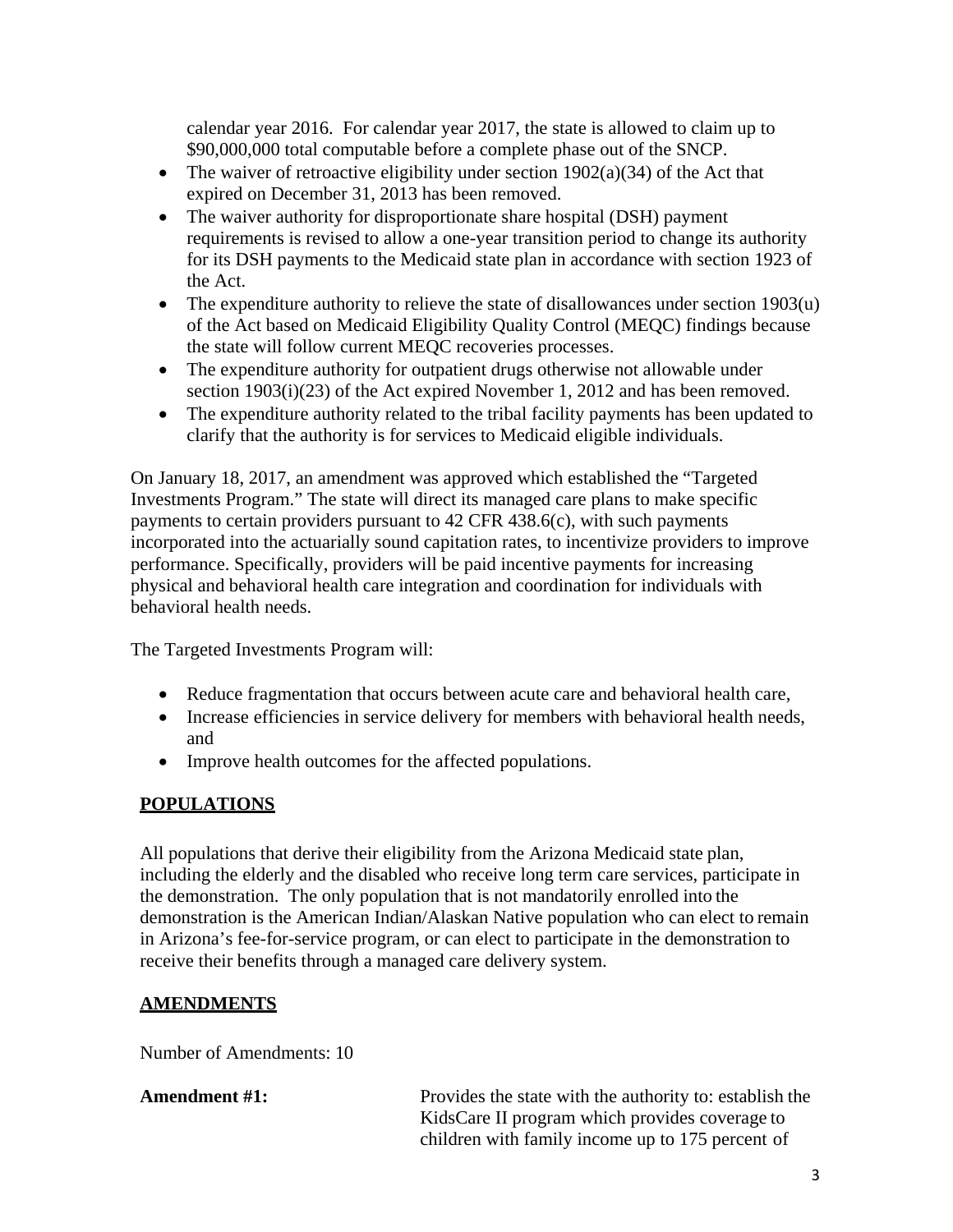|                                                                                             | the FPL; establish the Safety Net Care Pool; and<br>make uncompensated care payments to Indian<br>Health Services' facilities as well as to "638"<br>facilities.                                                                                                                                                                                                                                                                      |
|---------------------------------------------------------------------------------------------|---------------------------------------------------------------------------------------------------------------------------------------------------------------------------------------------------------------------------------------------------------------------------------------------------------------------------------------------------------------------------------------------------------------------------------------|
| Date Amendment #1 Submitted:                                                                | Outstanding Items from the State's March 31, 2011<br>section 1115 demonstration application Date<br>Amendment #1 Approved:<br>April 6, 2012                                                                                                                                                                                                                                                                                           |
| Date Amendment #1 Effective:                                                                | April 6, 2012                                                                                                                                                                                                                                                                                                                                                                                                                         |
| <b>Amendment #2:</b>                                                                        | Provides authority for the state to integrate behavior<br>and physical health for the SMI population and<br>children enrolled in the state's Children's<br>Rehabilitative Services program. Amendment also<br>makes technical corrections to the state's DSH<br>methodology to reflect 2013 DSH amounts as well<br>as technical changes to the SNCP protocols in order<br>to add 3 new hospitals and mid-level practitioner<br>costs. |
| Date Amendment #2 Submitted:                                                                | February 7, 2012<br>April 18, 2012                                                                                                                                                                                                                                                                                                                                                                                                    |
| Date Amendment #2 Approved:<br>Date Amendment #2 Effective:                                 | January 31, 2013<br>January 31, 2013                                                                                                                                                                                                                                                                                                                                                                                                  |
| Amendment #3:                                                                               | State has request authority to create a statewide<br>medical home project for the AI/AN population to<br>promote care coordination for the FFS AI/AN<br>beneficiaries. This amendment was not approved<br>as part of the 1115 demonstration. The state has a<br>Medicaid state plan amendment for a primary<br>care case management (PCCM) program for the<br>AI/AN population that was approved on June 14,<br>2017.                 |
| Date Amendment #3 Submitted:<br>Date Amendment #3 Approved:<br>Date Amendment #3 Effective: | August 11, 2011<br>N/A<br>N/A                                                                                                                                                                                                                                                                                                                                                                                                         |
| <b>Amendment #4:</b>                                                                        | State has requested authority to continue its<br>expenditure authority to provide coverage to the<br>adults without children population through<br>September 30, 2016. The amendment request<br>was withdrawn on December 9, 2013. The<br>amendment was no longer needed since the<br>coverage was continued via state law.                                                                                                           |
| Date Amendment #4 Submitted:<br>Date Amendment #4 Approved:                                 | November 9, 2012<br>N/A                                                                                                                                                                                                                                                                                                                                                                                                               |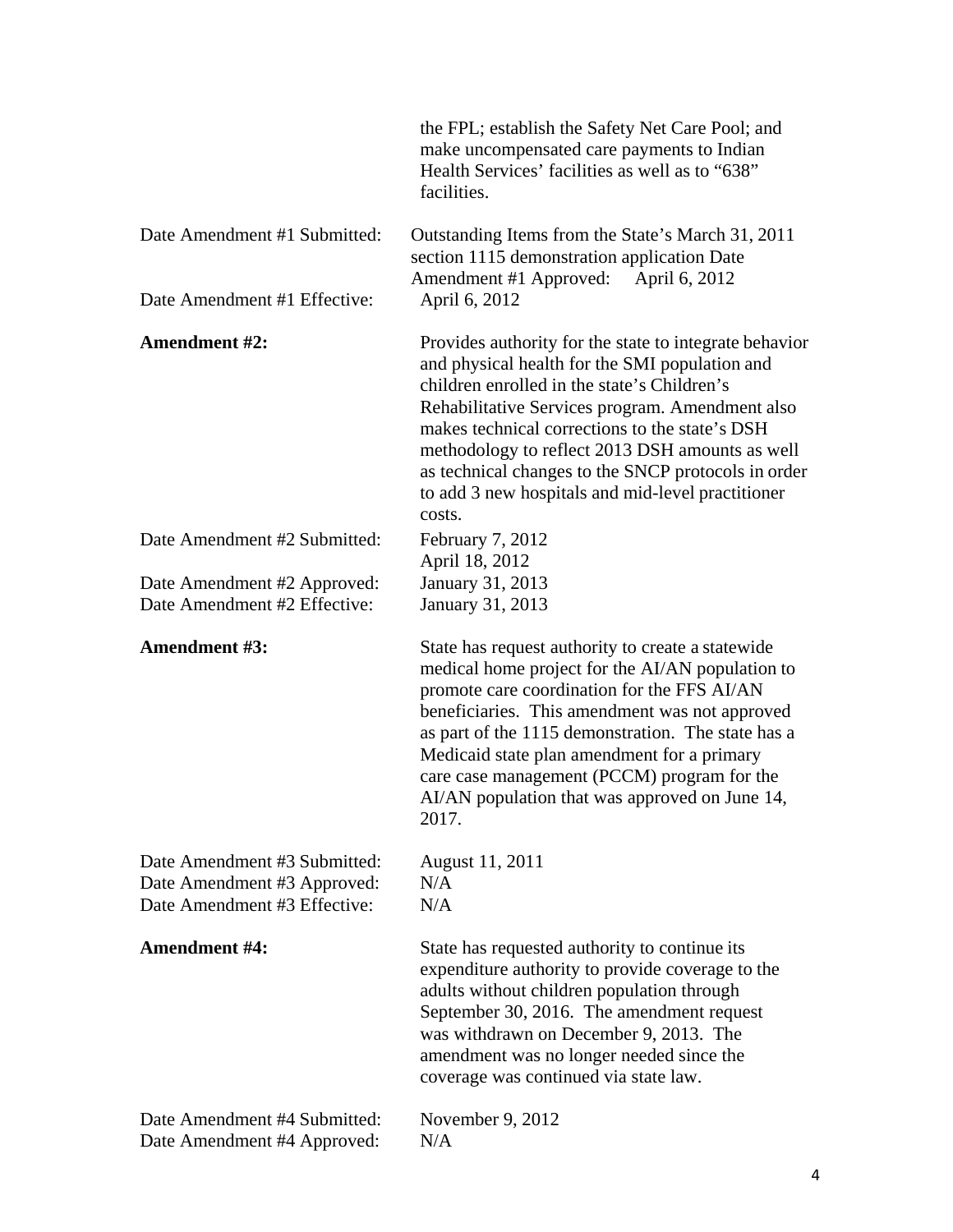| Date Amendment #4 Effective:                                                                | N/A                                                                                                                                                                                                                                                                                                                                                                                                                                                                                    |
|---------------------------------------------------------------------------------------------|----------------------------------------------------------------------------------------------------------------------------------------------------------------------------------------------------------------------------------------------------------------------------------------------------------------------------------------------------------------------------------------------------------------------------------------------------------------------------------------|
| <b>Amendment #5:</b>                                                                        | State has requested authority to add additional<br>hospitals to the SNCP and expand the KidsCare II<br>program.                                                                                                                                                                                                                                                                                                                                                                        |
| Date Amendment #5 Submitted:<br>Date Amendment #5 Approved:<br>Date Amendment #5 Effective: | January 29, 2013<br>April 16, 2013<br>April 16, 2013                                                                                                                                                                                                                                                                                                                                                                                                                                   |
| Amendment #6:                                                                               | Arizona had several requests outstanding. CMS<br>approved two: to open enrollment to Medicaid for<br>certain childless adults with incomes at or below<br>199 percent of the FPL who have pending disability<br>reviews financed by the SNCP, and to continue<br>coverage for children with incomes above 133<br>percent of the FPL in the KidsCare II program.                                                                                                                        |
| Date Amendment #6 Submitted:<br>Date Amendment #6 Approved:<br>Date Amendment #6 Effective: | November 1, 2013<br>November 27, 2013<br>December 1, 2013<br>November 27, 2013, respectively                                                                                                                                                                                                                                                                                                                                                                                           |
| Amendment #7:                                                                               | CMS approved amendments that were outstanding<br>from previous requests: extending uncompensated<br>care payments to Phoenix Children's Hospital and<br>continue uncompensated care payments to IHS and<br>638 Tribal facilities.                                                                                                                                                                                                                                                      |
| Date Amendment #7 Submitted:                                                                | August 30, 2013                                                                                                                                                                                                                                                                                                                                                                                                                                                                        |
| Date Amendment #7 Approved:<br>Date Amendment #7 Effective:                                 | November 1, 2013<br>December 26, 2013<br>December 26, 2013                                                                                                                                                                                                                                                                                                                                                                                                                             |
| <b>Amendment #8:</b>                                                                        | CMS approved amendments that were outstanding<br>from previous requests: Expands the integration of<br>physical and behavioral health services for<br>individuals with SMI in Greater Arizona, a one year<br>extension of the use of the SNCP for<br>uncompensated care payments to Phoenix<br>Children's Hospital, continued uncompensated care<br>payments to HIS and 638 Tribal facilities and<br>expenditures for all Medicaid covered services<br>through HPE for pregnant women. |

Elements of Arizona's request that are addressed in this approval were disapproved by CMS on June 22, 2015: 1) allowing a \$200 copayment for non-emergency use of the emergency room for individuals in the Adult Group above 100 percent of the FPL; and 2)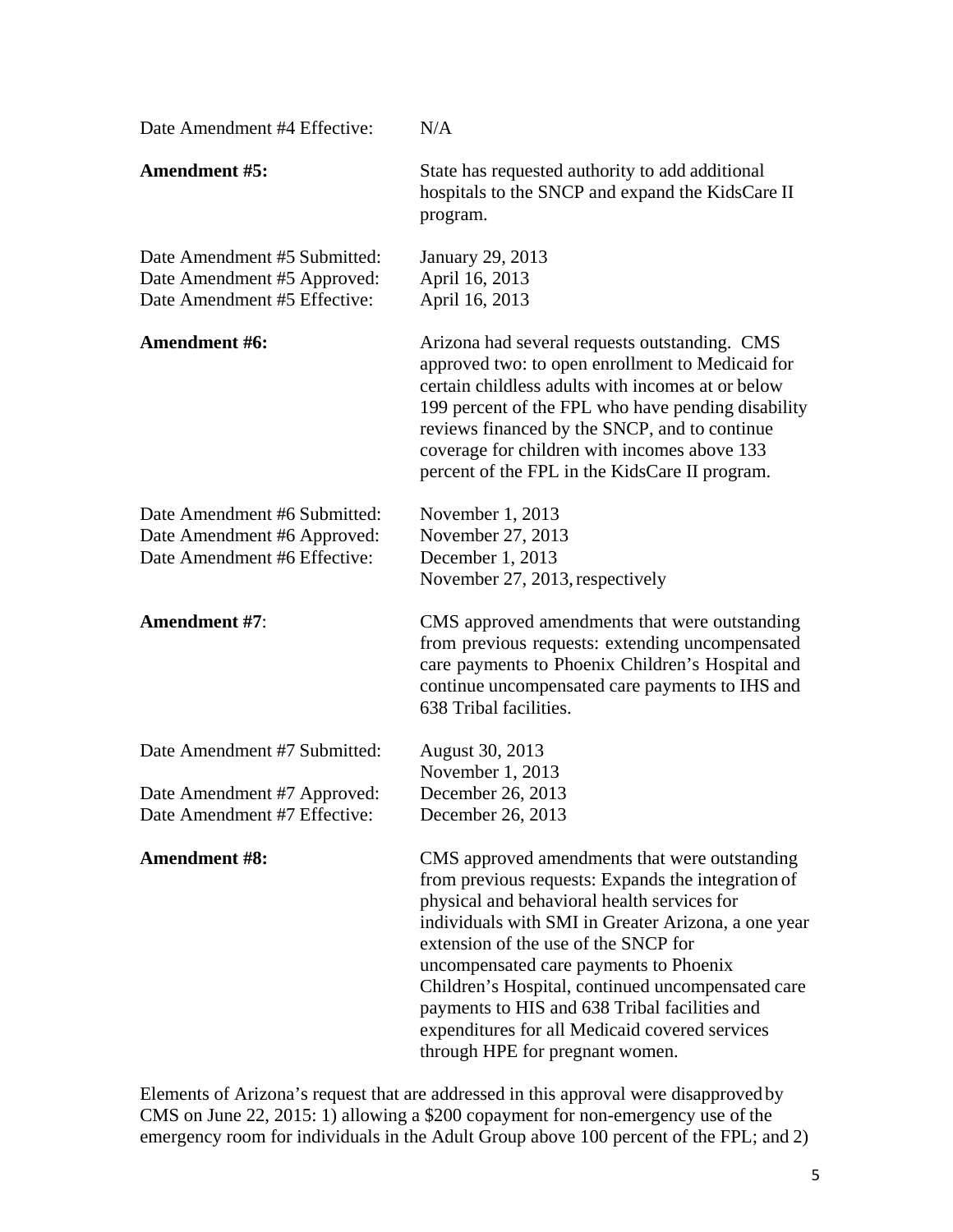authority to allow for Federal Financial Participation (FFP) for services provided by Tuba City Regional Health Care Corporation for inmates of the Navajo Detention Center.

| Date Amendment #8 Submitted:                                                                   | February 2014<br>August 2014<br>September 2014                                                                                                                                                                                                                                                                                                                                                                                                                                                                                                                                                                                                                                                           |
|------------------------------------------------------------------------------------------------|----------------------------------------------------------------------------------------------------------------------------------------------------------------------------------------------------------------------------------------------------------------------------------------------------------------------------------------------------------------------------------------------------------------------------------------------------------------------------------------------------------------------------------------------------------------------------------------------------------------------------------------------------------------------------------------------------------|
| Date Amendment #8 Approved:                                                                    | December 15, 2014                                                                                                                                                                                                                                                                                                                                                                                                                                                                                                                                                                                                                                                                                        |
| Date Amendment #8 Effective:                                                                   | December 15, 2014                                                                                                                                                                                                                                                                                                                                                                                                                                                                                                                                                                                                                                                                                        |
| <b>Amendment #9</b>                                                                            | CMS approved an amendment to extend Arizona's<br>expenditure authority for its safety net care pool for<br>Phoenix Children's Hospital until the end of the<br>demonstration, September 30, 2016. With the<br>amendment, CMS and Arizona also agreed in<br>principle that the state would phase out use of the<br>safety net care pool within two years. Upon extension<br>of the demonstration in 2016, CMS will finalize the<br>remainder of the two year phase out in the expenditure<br>authority and the special terms and conditions.                                                                                                                                                              |
| Date Amendment #9 Submitted:<br>Date Amendment #9 Approved:<br>Date Amendment #9 Effective:    | October 22, 2015<br>December 23, 2015<br><b>January 1, 2016</b>                                                                                                                                                                                                                                                                                                                                                                                                                                                                                                                                                                                                                                          |
| <b>Amendment #10</b>                                                                           | CMS approved the state's Targeted Investments<br>Program, that allows the state to leverage 42 CFR<br>$438.6(c)$ to direct its managed care plans to make<br>specific payments t providers to incentive them for<br>improved performance and increased physical and<br>behavioral health care integration and coordination for<br>children, adults and individuals who have transitioned<br>from correctional facilities. The state may spend up to<br>\$300 million total computable for incentive payments<br>to providers over the course of 5 years and risk<br>statewide penalties via reduced designated state health<br>plan (DSHP) funding if statewide improvement<br>targets are not achieved. |
| Date Amendment #10 Submitted:<br>Date Amendment #10 Approved:<br>Date Amendment #10 Effective: | September 26, 2016<br>January 18, 2017<br><b>January 18, 2017</b>                                                                                                                                                                                                                                                                                                                                                                                                                                                                                                                                                                                                                                        |
| <b>Amendment #11</b>                                                                           | Arizona requests to amend its AHCCCS<br>demonstration to allow federal match for the cost of<br>services provided to Medicaid beneficiaries, ages 21-<br>64 who are patients receiving inpatient services in an<br>institution for mental disease (IMD). In addition, the<br>state would like to permit its managed care                                                                                                                                                                                                                                                                                                                                                                                 |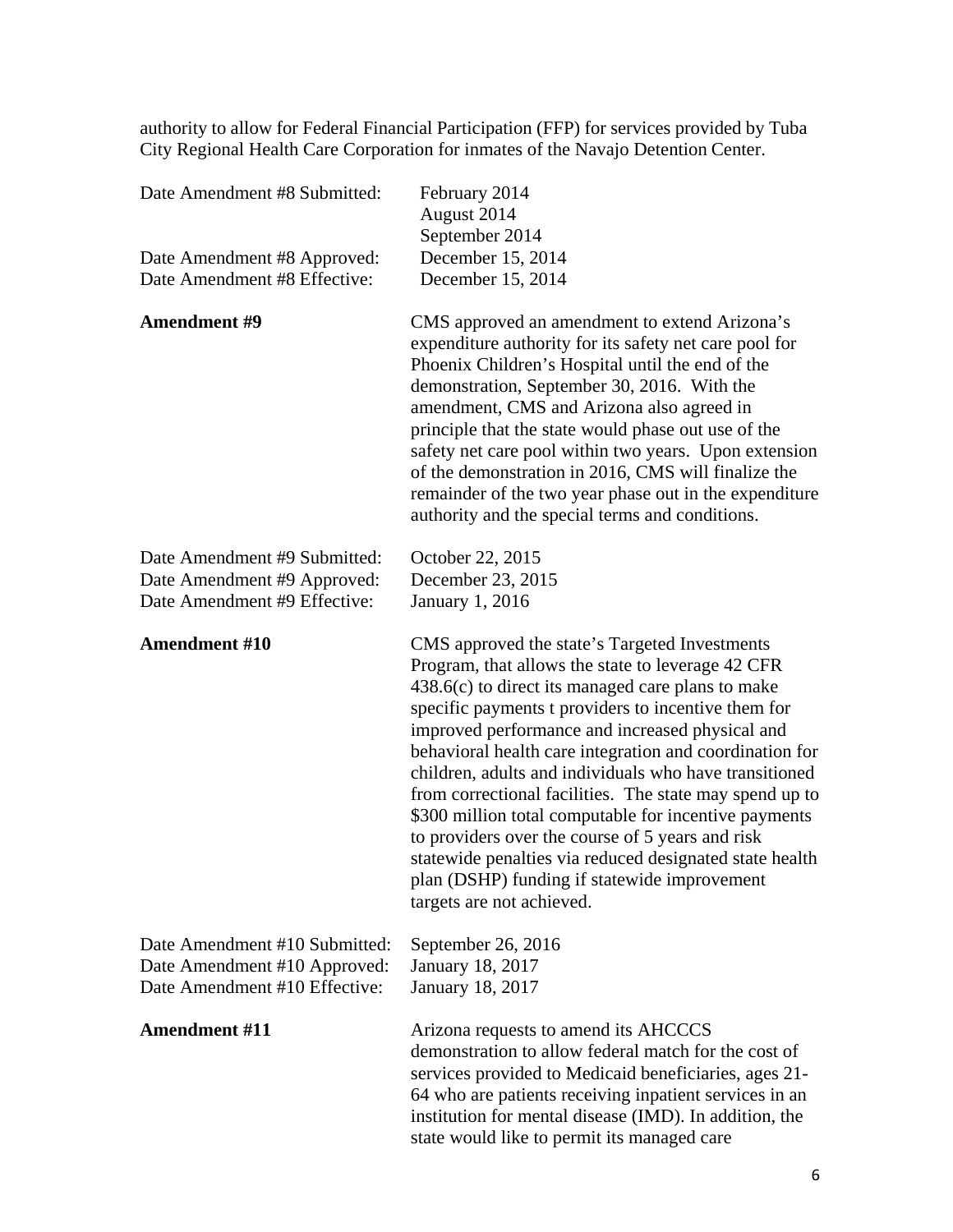|                               | organizations (MCO) to cover inpatient services for<br>these beneficiaries beyond the 15 day period that is<br>allowed in the managed care regulations at $438.6(e)$<br>and authority to claim federal financial participation<br>(FFP) to pay monthly capitation to their MCOs that<br>cover these services. |
|-------------------------------|---------------------------------------------------------------------------------------------------------------------------------------------------------------------------------------------------------------------------------------------------------------------------------------------------------------|
| Date Amendment #11 Submitted: | April 12, 2017                                                                                                                                                                                                                                                                                                |
| Date Amendment #11 Approved:  | <b>Under CMS Review</b>                                                                                                                                                                                                                                                                                       |
| Date Amendment #11 Effective: | <b>Under CMS Review</b>                                                                                                                                                                                                                                                                                       |
| <b>Amendment #12</b>          | Arizona requests to extend its payment deadline<br>beyond December 31, 2017 to Phoenix Children's<br>Hospital from the state's safety net care pool.                                                                                                                                                          |
| Date Amendment #12 Submitted: | July 25, 2017                                                                                                                                                                                                                                                                                                 |
| Date Amendment #12 Approved:  | December 29, 2017                                                                                                                                                                                                                                                                                             |
| Date Amendment #12 Effective: | December 29, 2017                                                                                                                                                                                                                                                                                             |

# **DELIVERY SYSTEM**

Acute care services are provided by private or county-owned health plans, which are selected through a competitive bidding process. To help ensure that AHCCCS beneficiaries have access to appropriate medical care, health plan contracts stipulate specific provider networks, ensuring provider availability in both urban and rural locations.

The ALTCS program is managed by AHCCCS through program contractors who are responsible for the EPD delivery system. Program contractors are responsible for providing all acute care services covered under AHCCCS to LTC eligibles and they are paid a capitation rate for each enrollee. The Arizona Department of Economic Security is the sole program contractor for the DD populationstatewide.

There are two separate delivery systems for behavioral health services in Arizona: one for persons enrolled in the acute care program and one for persons enrolled in the long term care program. All behavioral health services for enrollees in the acute care program are administered through Regional Behavioral Health Authorities (RBHAs) and ribal RBHAs (TRBHAs) located throughout the state. The RBHAs are responsible for client evaluation and diagnosis, service and treatment planning, case management, coordination with the Health Plan, and providing all behavioral health services through subcontracts with behavioral health providers. For ALTCS enrollees, services are administered through the Program Contractors. The Program Contractors may contract for behavioral health services through providers or the RBHAs. For adults a Serious Mental Illness (SMI), the RBHA will provide both physical and behavioral health services. For children enrolled in the state's Children's Rehabilitative Services (CRS) program, CRS will provide both physical and behavioral health services.

### **BENEFITS**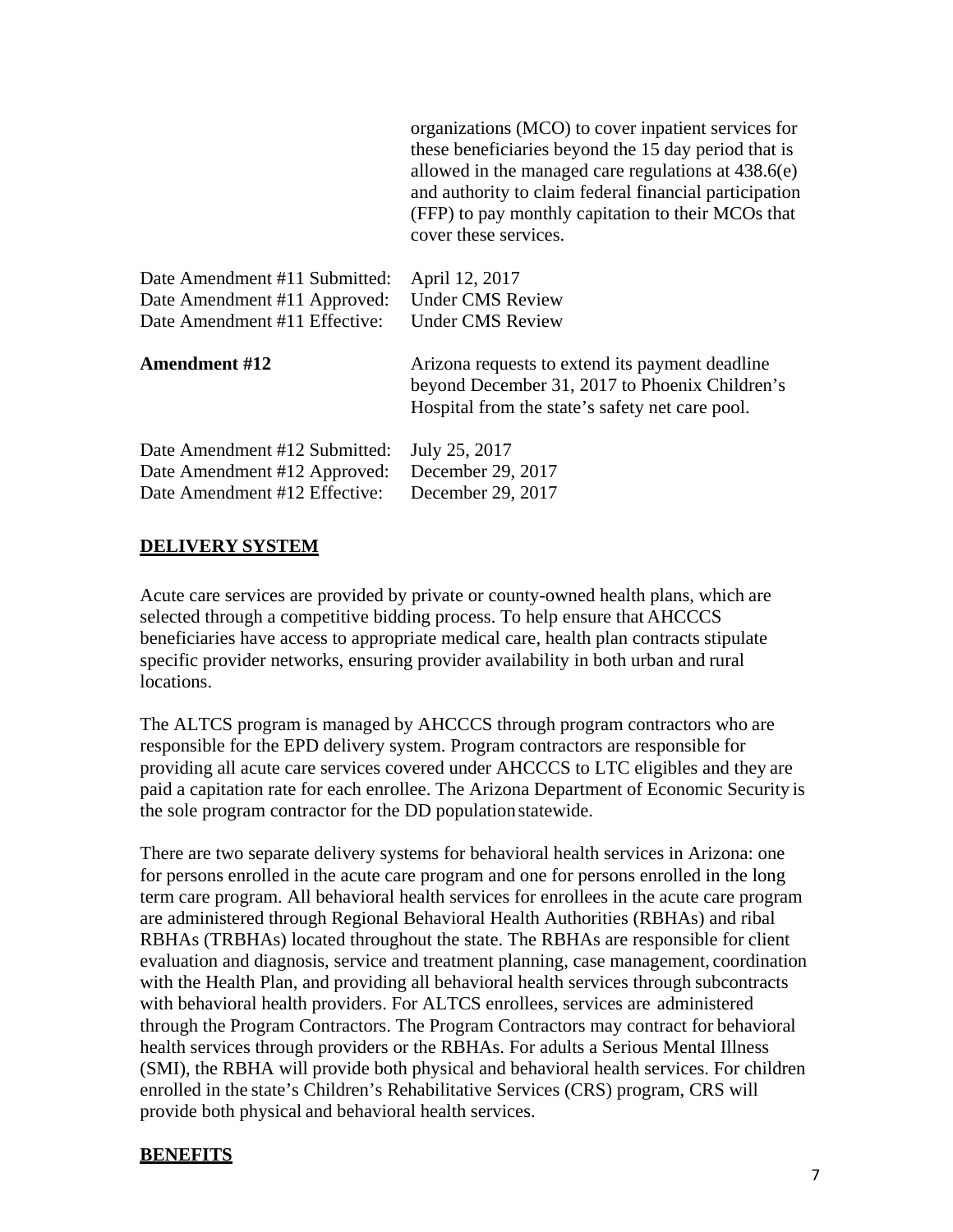The AHCCCS program covers inpatient and outpatient hospital services, emergency room care, physician services, outpatient health services, lab, X-ray, pharmacy, behavioral health services, and several other services.

Additional benefits covered under ALTCS include acute care services as well as Nursing Facility days, Intermediate Care Facility for Individuals with Developmental Disabilities (ICF/IDD) days, case management, behavioral health services, and HCBS. HCBS covered by ALTCSinclude home health care, homemaker services, personal care, adult day health, hospice, respite care, transportation, attendant care, environmental modification, life line alert, and home- delivered meals. Habilitation and day-care services are also covered for the IDD population.

The behavioral health services provided are primarily outpatient. They include individual and group therapy and counseling, emergency crisis behavioral health care, partial care, psychotropic medications, behavior management, and psychosocial rehabilitation. Inpatient psychiatric hospital services are available for persons under 21 years of age. For adults 21 through 64, behavioral health services are covered in three types of inpatient facilities: psychiatric health facilities, detoxification facilities, and crisis stabilization facilities.

# **QUALITY AND EVALUATION PLAN**

New demonstration evaluation requirements are also added to measure outcomes of the AHCCCS CARE premiums, cost sharing and healthy behaviors requirements.

# **COST SHARING**

In accordance with waivers granted to the State of Arizona, copayments may be imposed on covered services.

Arizona will charge premiums for individuals in the new adult group with incomes above 100 percent of the FPL. Premiums are up to 2 percent of household income, or \$25 per month, whichever is lesser. The AHCCCS CARE members will have a two month grace period to pay monthly premiums. Individuals above 100 percent of the FPL may be disenrolled for nonpayment, but may not be locked out. If a beneficiary in the AHCCCS CARE program is disenrolled for nonpayment of premiums, they will be able to re-enroll within 90 days without filing a new application.

## Strategic Coinsurance

In order to steer beneficiary behavior to seek the right care in the right setting, Arizona will implement a "strategic" coinsurance structure. Essentially a member of AHCCCS CARE would be subject to no cost sharing if care is received in accordance with the CARE guidelines. No coinsurance is assessed for preventive services, wellness visits, services to manage chronic illness and mental illness, primary care and/or OB-GYN services, prescriptions and specialist services with a referral. Coinsurance will be charged for non-emergency use of the emergency